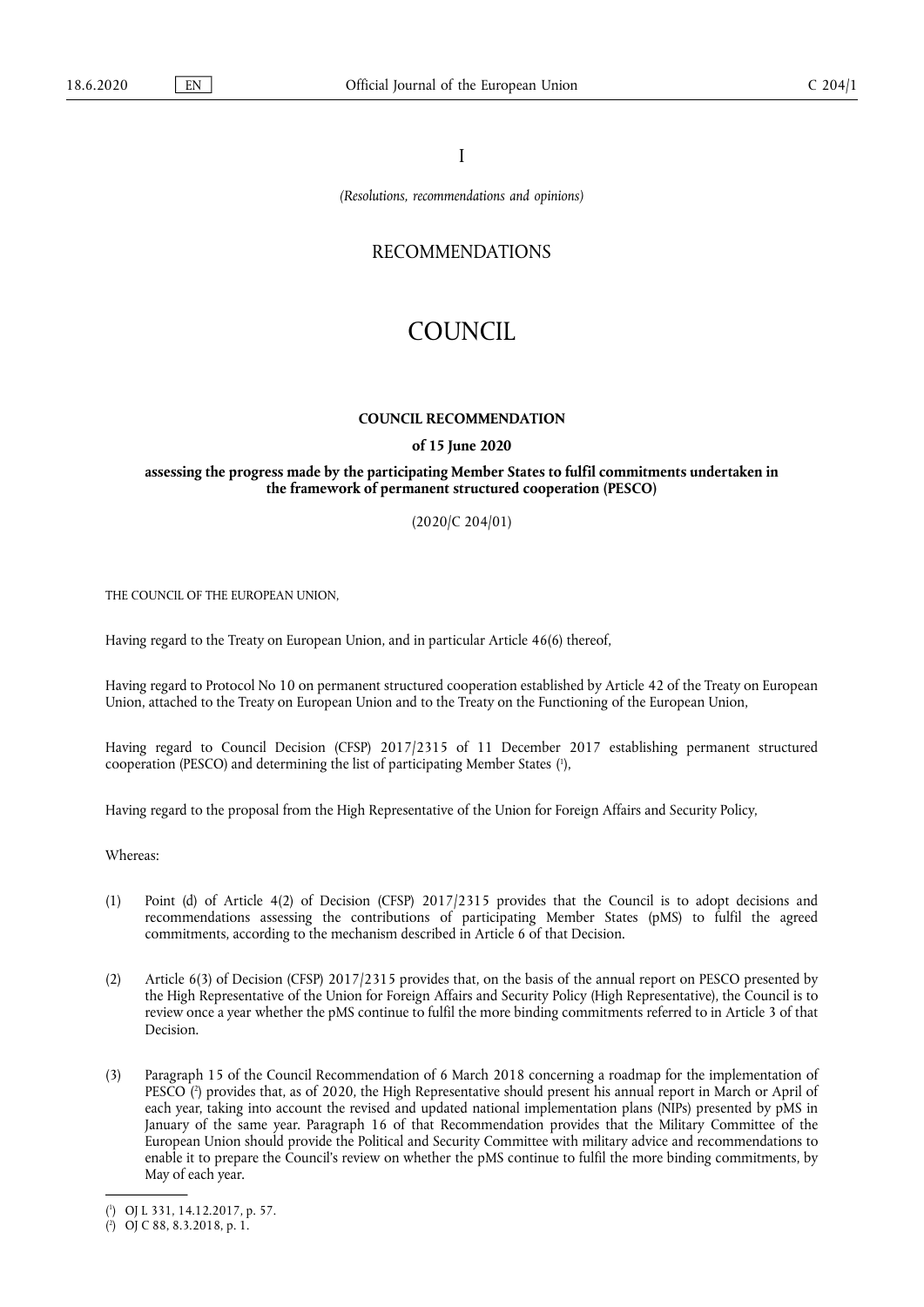- <span id="page-1-2"></span>(4) Paragraph 26 of the Council Recommendation of 15 October 2018 concerning the sequencing of the fulfilment of the more binding commitments undertaken in the framework of permanent structured cooperation (PESCO) and specifying more precise objectives [\(](#page-1-0) 3 ) provides that the High Representative should take that Recommendation into account in the annual report on PESCO, which will support the assessment of the fulfilment of the more binding commitments by each pMS.
- (5) Point (c) of Article 4(2) of Decision (CFSP) 2017/2315 provides that the Council is to adopt decisions and recommendations updating, and enhancing if necessary, the more binding commitments set out in the Annex to that Decision in light of the achievements made through PESCO, in order to reflect the Union's evolving security environment. Such decisions are to be taken in particular at the end of the phases referred to in point (b) of Article 4(2) of Decision (CFSP) 2017/2315, based on a strategic review process assessing the fulfilment of the PESCO commitments.
- <span id="page-1-3"></span>(6) Paragraph 14 of the Council Recommendation of 14 May 2019 assessing the progress made by the participating Member States to fulfil commitments undertaken in the framework of permanent structured cooperation (PESCO) [\(](#page-1-1) 4 ) provides that in addition to describing the status of PESCO implementation, including the fulfilment by each pMS of its commitments in accordance with its NIP, the High Representative is invited to also provide in the 2020 annual report first proposals with a view to the strategic review process at the end of the first PESCO phase (2018-2020), taking into consideration other relevant EU initiatives contributing to the fulfilment of the Union's Level of Ambition in the area of security and defence.
- (7) On 15 April 2020, the High Representative provided the Council with his annual report on the status of PESCO implementation, including on the fulfilment, by each pMS, of its commitments, in accordance with its revised and updated NIP.
- (8) On that basis, the Council should therefore adopt a Recommendation assessing the progress made by the pMS to fulfil commitments undertaken in the framework of PESCO,

HAS ADOPTED THIS RECOMMENDATION:

- I. Objective and scope
	- 1. The objective of this Recommendation is to assess the contributions made by the pMS to fulfil the more binding commitments undertaken in the framework of PESCO, based on the Annual Report on the Status of PESCO Implementation provided by the High Representative on 15 April 2020 (Annual Report) and in accordance with the NIPs presented by the pMS.
	- 2. Following the Recommendation adopted by the Council on 14 May 2019, the Annual Report also includes a dedicated chapter on the PESCO strategic review at the end of the first PESCO phase (2018-2020) and provides recommendations and proposals on the commitments, projects and processes as well as working methods that are addressed in this Recommendation.
- II. Findings and assessment
	- 3. The Annual Report provides a solid basis to assess the status of PESCO implementation, including the fulfilment, by each pMS, of its commitments, in accordance with its NIP.
	- 4. By addressing Europe's current and future security and defence needs, notably with their current and future efforts to fulfil their more binding commitments, the pMS contribute to enhancing the Union's capacity to act as a security provider and its strategic autonomy, and strengthen its ability to cooperate with partners and to protect its citizens.

<span id="page-1-0"></span>[<sup>\(</sup>](#page-1-2) 3 ) OJ C 374, 16.10.2018, p. 1.

<span id="page-1-1"></span><sup>(</sup> 4 [\)](#page-1-3) OJ C 166, 15.5.2019, p. 1.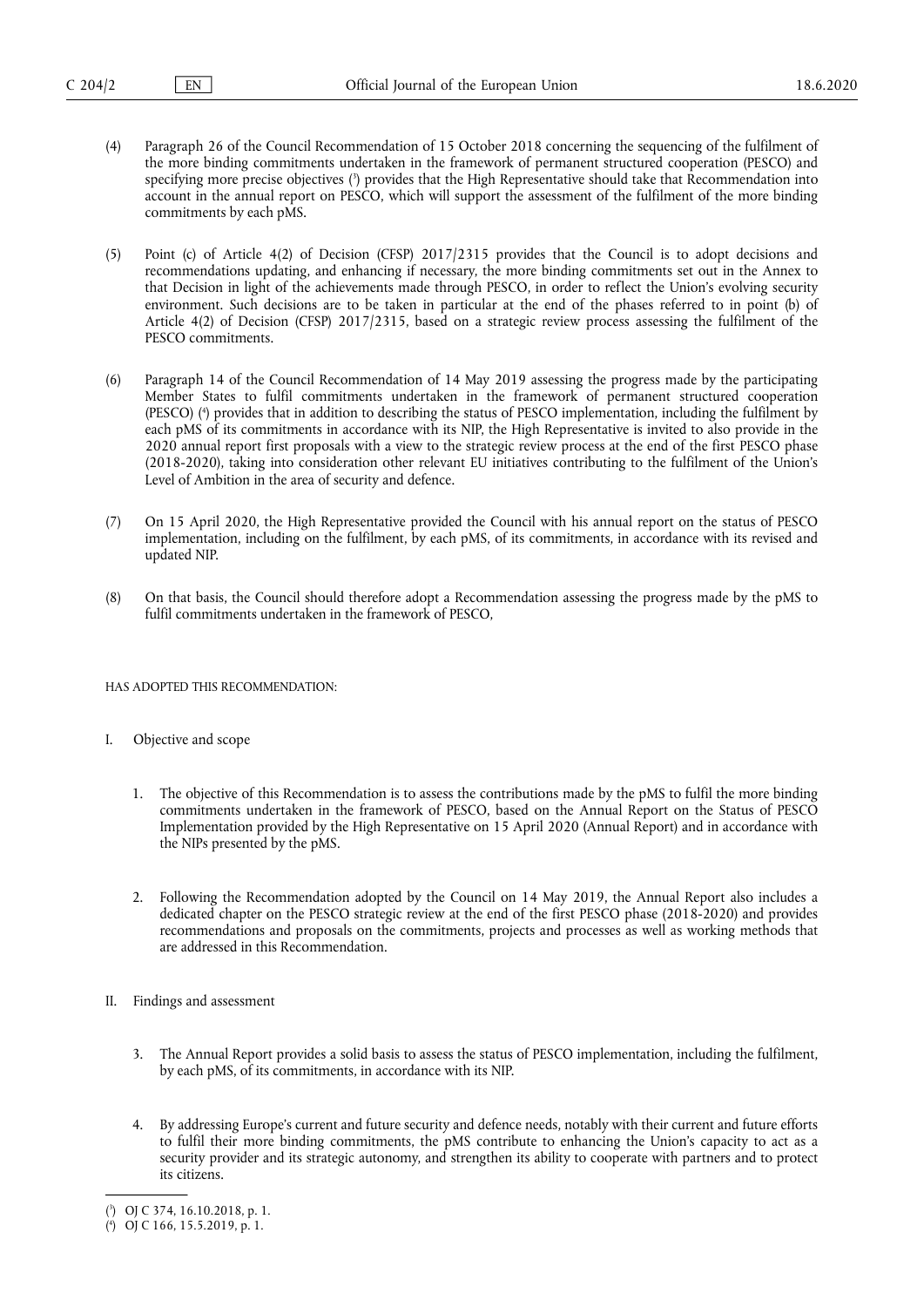- 5. Overall, the Council underlines that the pMS:
	- (a) confirmed the positive trajectory in terms of the commitments related to defence budgets and defence investment expenditure. However, overall progress remains modest at this stage and, although the pMS face financial challenges as a consequence of the COVID-19 crisis, they are encouraged to allocate the necessary resources to further contribute to this positive trend in the coming years. The pMS are also encouraged to further contribute to a European collaborative approach (for example through equipment procurement and defence research and technology);
	- (b) are strongly encouraged to take more into account and make better use in their national defence planning processes, as an element of orientation and decision making, of the EU defence planning tools such as the Capability Development Plan (CDP), which also includes the results of the Headline Goal Process (HLGP), the Strategic Context Cases (SCC), the Coordinated Annual Review on Defence (CARD) as well as other initiatives such as the European Defence Industrial Development Programme or other relevant EU instruments. In that regard, the Council underlines the importance that EU institutions, agencies and bodies and Member States further enhance the coherence between these tools and initiatives, while recognising that they are distinct and have different legal bases;
	- (c) are encouraged to make further progress in fulfilling the commitments related to bringing their defence apparatus in line with each other and to regularly review plans and objectives to be taken forward, notably with a view to playing a substantial role in capability development within the Union, including within the framework of CARD, while recognising that this requires a sustained longer-term effort. The Council recalls that in its Recommendation of 14 May 2019, it indicated that the coherence of output between CARD and the CDP, on the one hand, and respective NATO processes such as the NATO Defence Planning Process, on the other hand, has been and will continue to be ensured where requirements overlap, while recognising the different nature of the two organisations and their respective responsibilities and memberships. The Council encourages further discussions amongst Member States on such a coherence between those processes, as appropriate;
	- (d) should, in order to increase the operational output as a matter of urgency, enhance their efforts as regards the commitments related to strengthening the availability, deployability and interoperability of forces including by completely filling the EU Battlegroup roster, the Rapid Response Data Base and the Statements of Requirements for common security and defence policy (CSDP) missions and operations. In particular, it is important that their contribution to support CSDP missions and operations should improve qualitatively and quantitatively, also with a view to the most demanding missions. With regard to the more binding commitment on the ambitious approach by the pMS on the common funding of military CSDP missions and operations, the implementation is linked to the Athena Mechanism review and to the establishment by the Council of the proposed European Peace Facility, which are currently being discussed by Member States;
	- (e) have shown limited progress, compared to the updated NIPs provided in 2019, in taking measures to address capability shortcomings identified under the CDP and CARD, including an assessment of the implementation of High Impact Capability Goals (HICGs), and should therefore consider undertaking more efforts to increase the use of a European collaborative approach as a priority in national planning. The pMS should also indicate how their capability development projects strengthen the European Defence Technological and Industrial Base;
	- (f) still have to enhance their efforts with a view to fulfilling the commitments related to taking part, where appropriate, in major joint or European equipment programmes in the framework of the European Defence Agency.
- 6. In light of the findings and recommendations of the Annual Report as regards the individual NIPs, each pMS is encouraged to continue efforts and review its contribution to the fulfilment of the more binding commitments accordingly.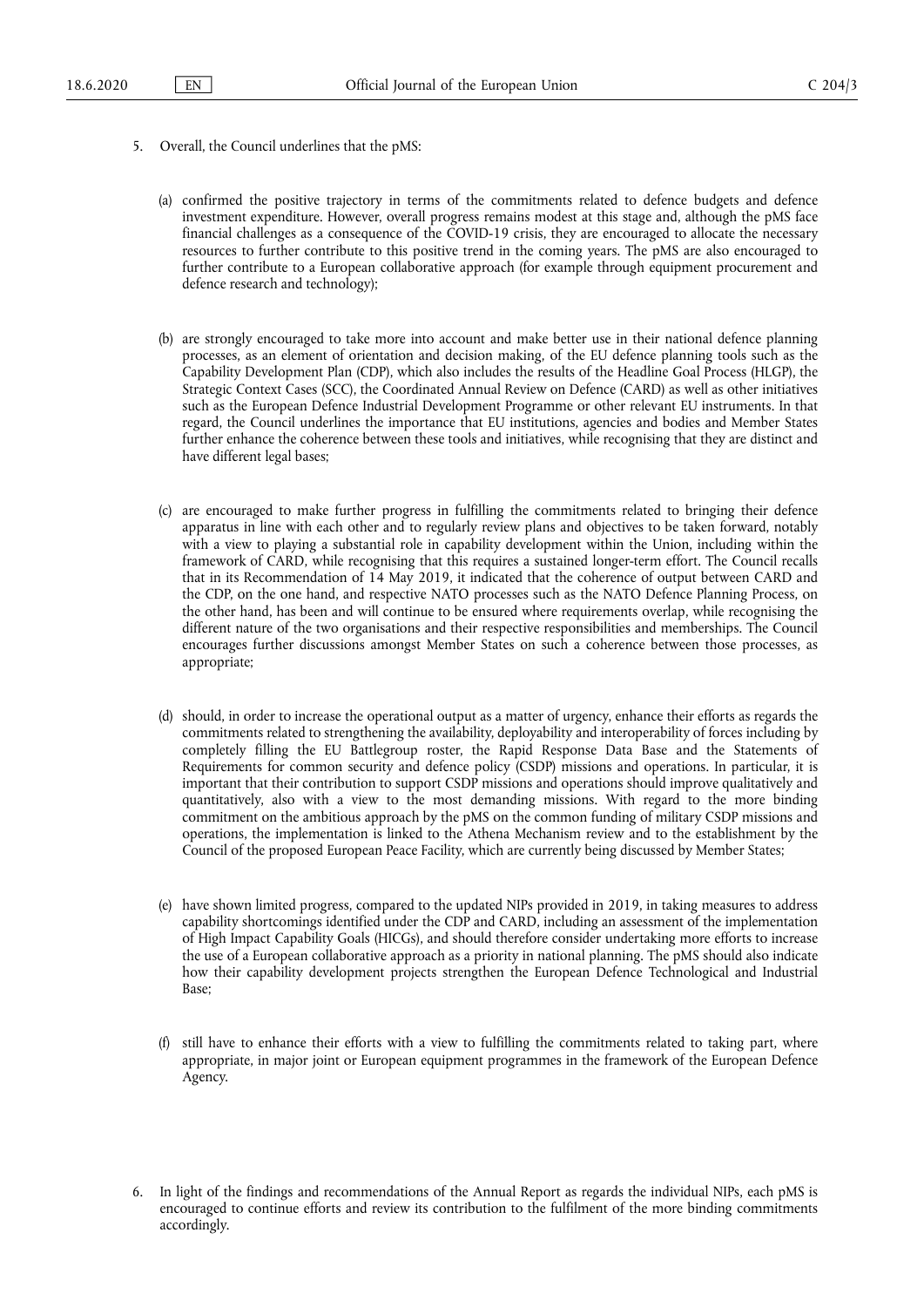- 7. Taking into account the fact that PESCO aims at contributing to the fulfilment of the Union's Level of Ambition in the area of security and defence, including with a view to the most demanding missions, further work needs to be done to define the 'coherent full spectrum force package' in line with the parameters mentioned in the PESCO common notification.
- 8. As Member States only have a 'single set of forces' which they can use within different frameworks, the development of Member States' capabilities within the EU frameworks will also help to strengthen defence capabilities potentially available to other frameworks, including the United Nations and NATO.
- III. National Implementation Plans
	- 9. While the quality of the information provided in the NIPs has overall improved, the pMS are invited to further improve the quality and ensure the appropriate level of granularity of the information provided, with particular emphasis on developing dedicated forward-looking plans on how they envisage contributing to the fulfilment of more binding commitments and more precise objectives of PESCO. As the NIPs should provide an important basis for political oversight, maintaining momentum, and ensuring transparency among pMS, the Council emphasises the need to improve their political dimension, in order to facilitate discussions at political level on the progress made on the more binding commitments.
	- 10. The pMS are encouraged to continue to engage in bilateral dialogues with the PESCO secretariat on the review and update of their future NIPs and with a view to ensuring transparency among themselves and further developing coherence and consistency in relation to the information required and provided in the context of PESCO.
- IV. PESCO projects
	- 11. The majority of the 47 projects being developed under PESCO are considered to contribute to the implementation of the EU Capability Development Priorities, with 24 of them directly addressing the HICGs and 12 indirectly. Three projects have already reached Initial Operational Capability (IOC) and 23 are planned to reach IOC in the timeframe 2020-2023. However, more than two-thirds (30) of the projects remain at their ideation phase, including some which were already established in March and November 2018.
	- 12. In light of the PESCO projects' progress reports to the Council of 28 February 2020, pMS are encouraged to focus on swift and effective implementation of their projects in order to deliver the expected outputs and products, with a view to fulfilling the more binding commitments. The pMS are also encouraged to enhance and accelerate the processes leading to the adoption of Project Arrangements in an effort to achieve more clarity and certainty regarding emerging projects at a faster pace. The Council also recalls that there is a need to reinforce the reviewing process of the progress of PESCO projects, using clear, targeted and transparent criteria developed in close coordination with pMS. It further stresses that, when project members identify that projects are encountering difficulties in delivering results, those projects should either be revived or closed, in order to ensure the relevance and credibility of all PESCO projects.
	- 13. The Council considers that in order to be able to better assess the progress of the projects and identify synergies, dedicated workshops on PESCO projects management and events on the projects' progress should be organised to facilitate further discussion between pMS. The Council also recognises the need for a better common understanding of terms and definitions related to the project development and management. In addition, the PESCO secretariat should continue to provide expertise upon request and to facilitate liaison with other EU actors as regards possible synergies with other EU instruments and initiatives developed in other relevant EU institutional frameworks to ensure transparency and inclusiveness and avoid unnecessary duplications.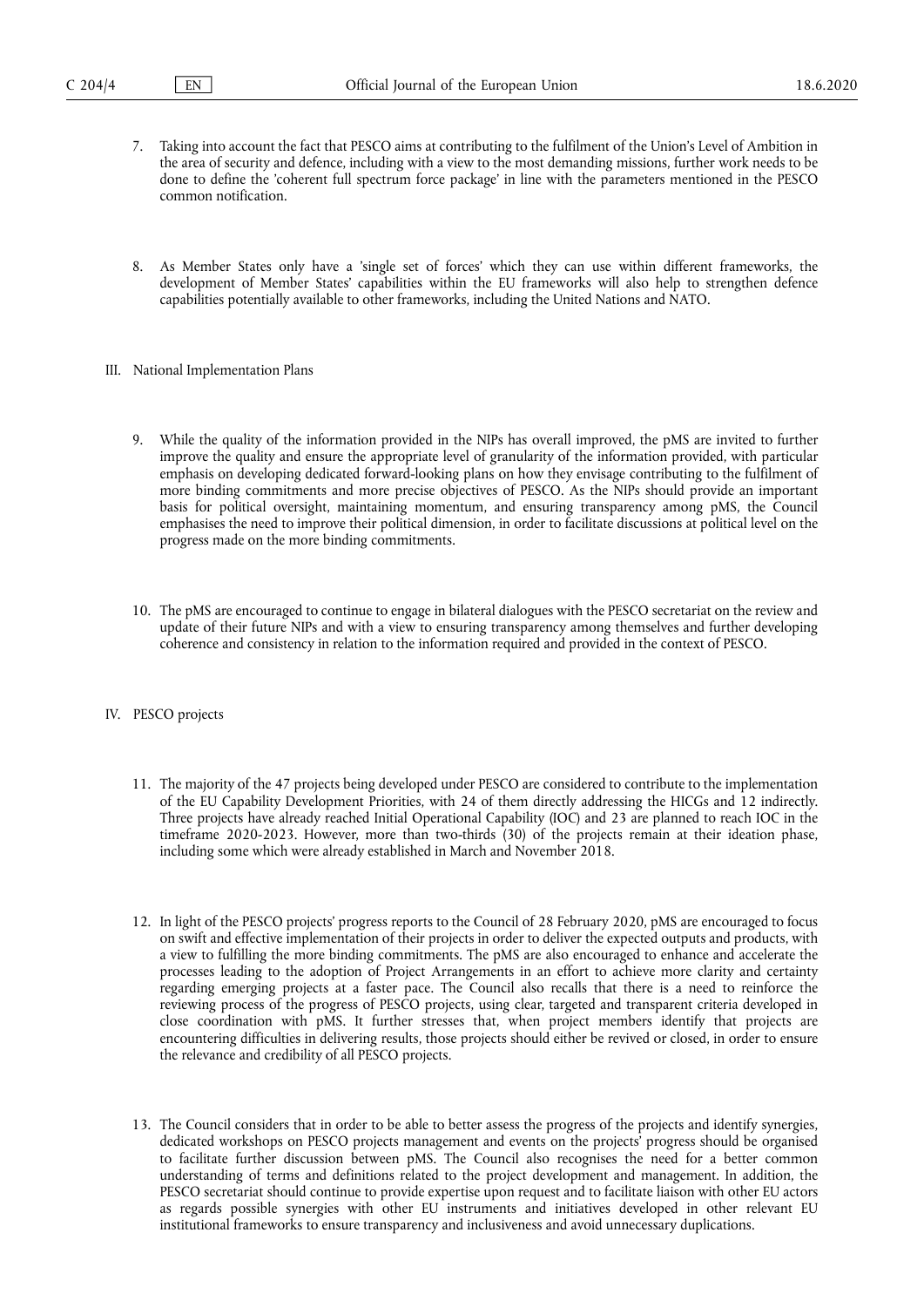- 14. The Council highlights that clustering, merging or grouping of projects in order to increase synergies, their impact and efficiency, save resources and prevent duplications should be considered where appropriate and when project members, considering a supporting role for the PESCO secretariat, agree.
- 15. With a view to identifying future PESCO project proposals, the Council recommends continuing to use as a baseline the agreed EU Capability Development Priorities which are derived from the CDP, and which include the HICGs, and to take the related SCC as implementing guidance. In addition, the findings of the CARD Aggregated Analysis and the CARD Report should be taken as a pathfinder to help pMS identify opportunities for collaborative projects, including in the operational domain. The Council stresses that suitable PESCO projects could benefit from future funding under the European Defence Fund (EDF), if eligible.
- 16. While pMS are encouraged to continue submitting project proposals covering a broad range of topics, the Council also invites the submission of project proposals with a more operational focus and short-term impact based on already existing capabilities. To that end, more refined or additional criteria for the selection of more mature proposals for projects which directly contribute to mitigating shortfalls as identified in the CDP, including the HICGs, can be developed together with pMS.
- <span id="page-4-1"></span>17. In line with its Conclusions on Security and Defence in the context of the EU Global Strategy of June 2019, the Council looks forward to the adoption, as soon as possible, of a Council Decision on the general conditions under which third States could exceptionally be invited to participate in individual PESCO projects, in accordance with point (g) of Article 4(2) and Article 9 of Decision (CFSP) 2017/2315, the guidance provided in the PESCO notification as well as Council Decision (CFSP) 2018/909 [\(](#page-4-0) 5 ), establishing a common set of governance rules for PESCO projects.
- V. PESCO Strategic Review
	- 18. A pMS-driven PESCO strategic review process was launched in December 2019 assessing the fulfilment of the PESCO more binding commitments, as laid down in Decision (CSFP) 2017/2315. The proposals and recommendations set out in Part V draw on the various discussions and inputs provided by pMS, including the recommendations provided in the Annual Report.
	- Commitments
	- 19. The Council underlines that the current set of more binding commitments has proven to be solid guidelines in ensuring consistent implementation of PESCO and should therefore not be changed at this stage. However, the Council also highlights that there is a need to step up the efforts to fulfil those more binding commitments.
	- 20. In addition, the Council stresses that it is necessary that pMS agree on the objectives and concrete deliverables for the next PESCO phase (2021-2025) as part of the PESCO Strategic Review process this year, also considering new areas of cooperation in light of the evolving security context, in particular, but not limited to, climate change, countering hybrid threats, cyber, artificial intelligence, space-related aspects, energy security and maritime security, as well as on tangible results to be achieved both from a capability perspective and from an operational angle. Furthermore, identified mid- and long-term consequences and challenges of the response to complex emergencies, such as pandemics that could be addressed within the PESCO framework, should be taken into account. A revision and update of the Council Recommendation of 15 October 2018 on the more precise objectives should take all of the above into account. As part of this process, the Council stresses the need to use the PESCO Strategic Review to identify those projects which will start delivering concrete results by 2025.

<span id="page-4-0"></span>[<sup>\(</sup>](#page-4-1) 5 ) Council Decision (CFSP) 2018/909 of 25 June 2018 establishing a common set of governance rules for PESCO projects (OJ L 161, 26.6.2018, p. 37).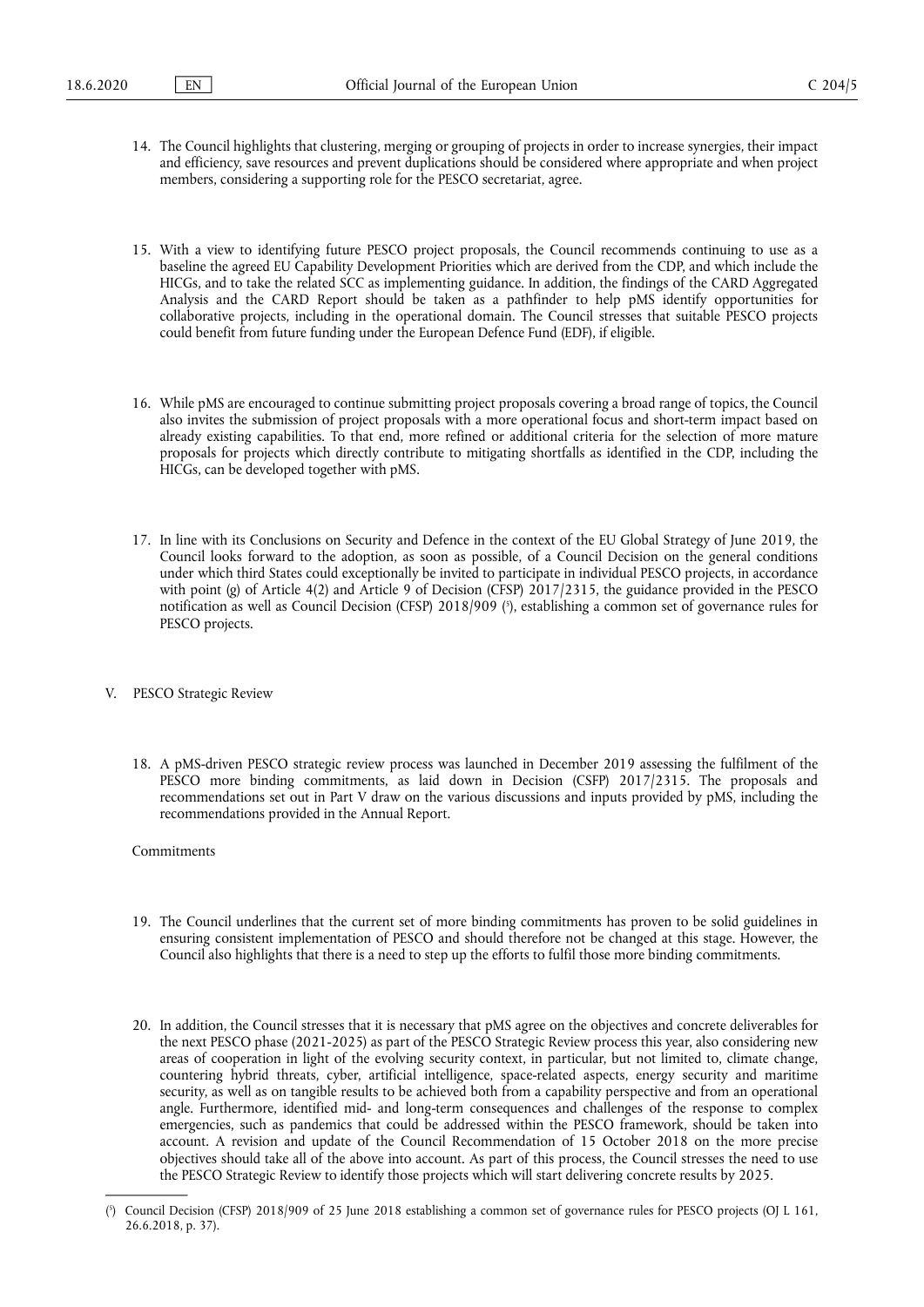- 21. The Council highlights that options to improve the follow-up to the fulfilment of all more binding commitments, including at political level and via the Political and Security Committee (PSC), should be further explored, in particular where progress was assessed by the High Representative and highlighted by the Council as not sufficient, namely on operational commitments, as well as on the commitments related to the European collaborative approach. Further discussions on progress indicators, which could assist pMS in planning to fulfil the more binding commitments and to facilitate the assessment of progress as outlined in paragraph 2 of the Council Recommendation of 15 October 2018, are also encouraged.
- 22. The Council underlines that options for innovative incentives to promote the fulfilment of PESCO's operational commitments may be considered and further explored, with a particular focus on improving the availability, deployability and interoperability of forces to CSDP missions and operations. It stresses that this should also take into account ongoing work and inform future efforts on the common funding of military CSDP missions and operations.
- 23. The Council underlines that discussions on the Strategic Compass and its EU-level threat analysis, to be delivered by the end of 2020, should lead to a clearer direction for EU initiatives, such as PESCO. This necessary process could further contribute to develop the common European security and defence culture, informed by our shared values and objectives and which respects the specific character of the security and defence policies of the Member States.
- 24. The Council recognises the need to continue efforts, also through the PESCO Strategic Review, in ensuring the coherence and coordination between different EU defence initiatives (CARD, PESCO, and the future EDF) under closer political monitoring and guidance by Member States, including at ministerial level, while recognising that those initiatives are distinct and have different legal bases.

Projects

- 25. The Council emphasises that the PESCO project cycle should be aligned with the CARD cycle in order to use its findings and recommendations as a pathfinder for opportunities for collaborative projects and provide an improved framework for pMS to submit more ambitious project proposals, including in the operational domain. In addition, the results of the HLGP have a specific importance for CSDP missions and operations, which should be taken into account when proposing new PESCO projects with a view to strengthening the fulfilment of the operational commitments. Those considerations should guide the definition of the project submission cycle, while taking into account the balance between administrative burden and the outcome and quality of PESCO projects.
- Processes
- 26. As regards the NIPs' cycle, the Council invites the PESCO secretariat to provide detailed options on how to improve the coherence between the cycles of PESCO NIPs and CARD as well as the HLGP. This should also aim at reducing the administrative burden and improving the quality of the NIPs, also ensuring the appropriate level of detail. It stresses that at the same time the necessary political momentum needs to be ensured, as well as the Council's role in providing strategic direction and guidance for PESCO on an annual basis. The Council should also consider the possibility of adjusting the deadlines for pMS to hand in PESCO documents, also with regard to the submission of NIPs and project proposals.
- VI. Way forward
	- 27. The Council invites:
		- the PESCO secretariat to prepare and organise dedicated workshops with pMS in 2020 in order to further improve the related PESCO processes (*inter alia* the future PESCO NIPs, the project cycles and processes and coherence between the NIPs and CARD, as well as HLGP) and identify the key policy goals and objectives for PESCO from 2021-2025 in preparation for the adaptation of the sequencing/more precise objectives;
		- the PESCO secretariat to present options to improve the follow-up to and explore the possibility of incentives for the fulfilment of some commitments which have not been sufficiently fulfilled by the pMS;